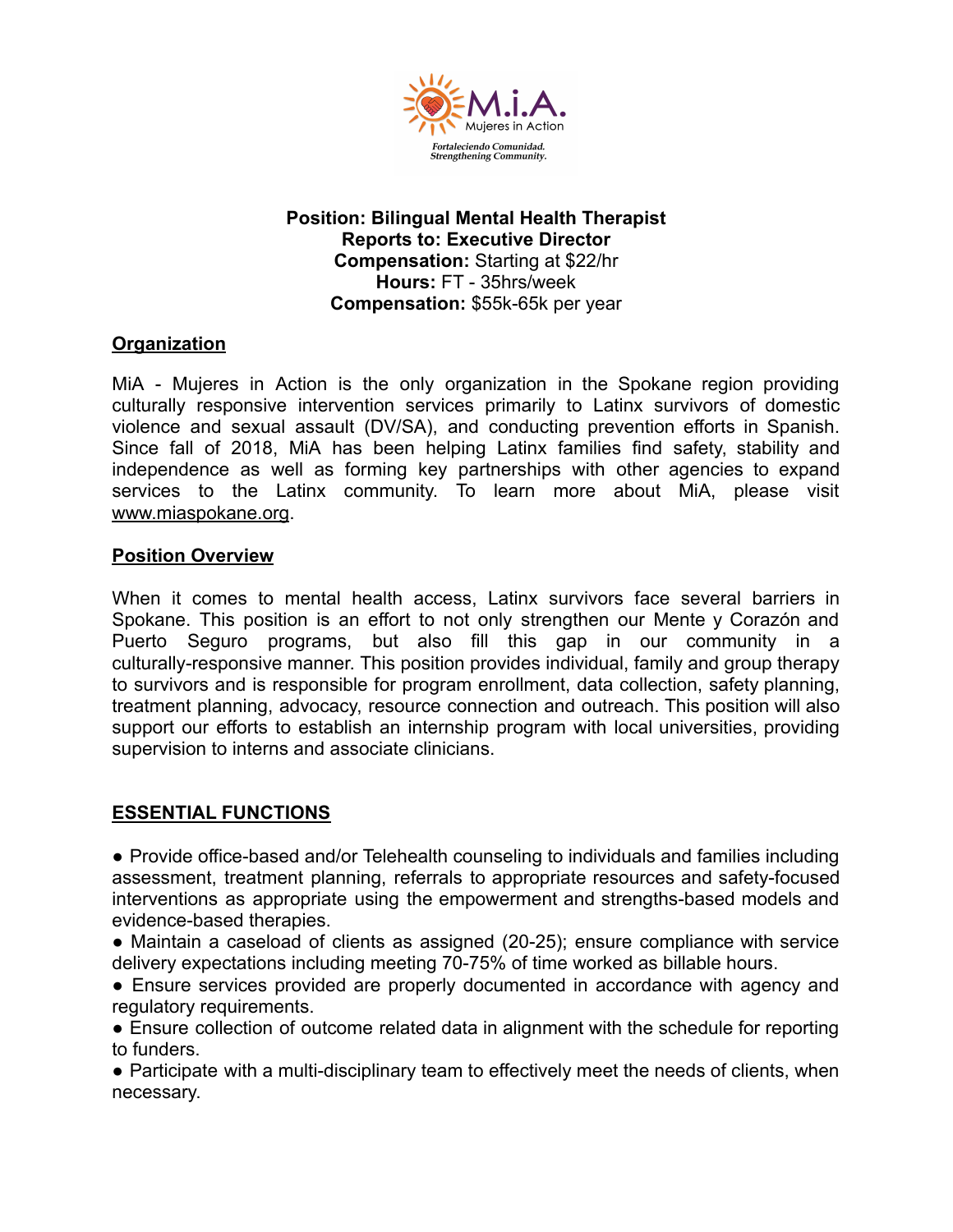● Attend weekly team meetings, training, supervision, and mandatory agency meetings.

● Provide on-call support on our Línea Primera Conexión, the first bilingual hotline in Spokane, as needed

● Assist with maintaining and/or building collaborations or community partnerships.

• Participate in outreach efforts to educate our Latinx community about the importance of mental health and increase awareness of our services

- Help develop formal partnerships with local universities to establish an internship program
- Supervise interns and associate clinicians
- Keep up-to-date on current research, trends, and changes in service delivery.
- Maintain 20 hours of DV and 12 hours of on-going victim advocacy training in DV and SA.
- Perform other duties as assigned

# **POSITION QUALIFICATIONS**

# **REQUIRED**

● Master's degree in Mental Health Counseling, Marriage and Family Counseling, or Social Work.

● Current licensure, or the ability to obtain licensure upon employment, through the Washington State Department of Health as a LMHC, LICSW, LMFT.

- Ability to pass a criminal background check.
- Bilingual in Spanish and English
- Experience providing a variety of mental health services
- Training and experience utilizing evidence-based practices
- Demonstrated ability to work independently and cooperatively
- Excellent written and verbal communication skills
- Maintains the confidentiality of all participants/co-worker/organizational business
- Ability to engage in constructive self-care activities to manage secondary trauma
- Holds a valid WA Driver's License, has dependable transportation and auto insurance
- Maintains professional boundaries when working with staff and program participants
- Is proficient with PCs and Microsoft Office applications
- Support of MiA Mujeres in Action's goals, values, mission and vision

# **PREFERRED**

- Experience working with survivors of gender-based violence and abuse
- Experience working with the Latinx community and knowledge of Latinx cultures
- Highly organized self-starter with excellent problem-solving skills and demonstrated ability to multi-task, prioritize duties and manage time effectively to build their practice

● High level of energy, motivation, and dedication to continuously improve service delivery

Survivors of domestic and/or sexual violence and women of color are encouraged to apply. Reasonable accommodations may be made to enable individuals with disabilities to perform the essential duties.